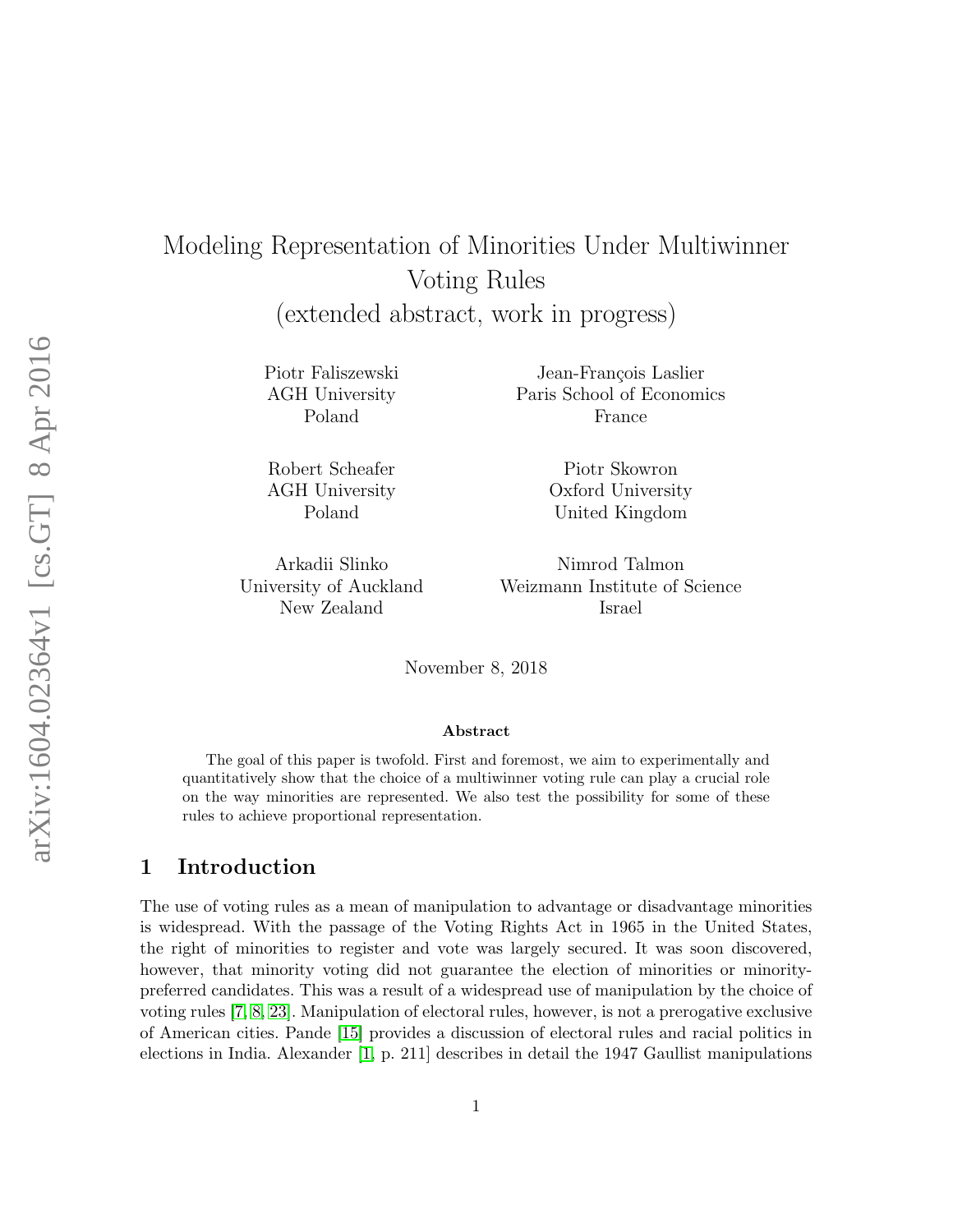of electoral rules in France; in the Paris area, where the Gaullist alliance was weak, they introduced proportional representation but in rural areas, where the alliance was strong, they introduced plurality. Kreuzer [\[10,](#page-12-3) p. 229] describes strategic manipulation of voting rules in postwar Germany.

In this paper we undertake an experimental study of the effect that some voting rules have on representation of minorities. The American literature has dealt at length with manipulation by re-districting, often called "gerrymandering," that is crafting the electoral districts to the advantage of the designer [\[9\]](#page-12-4). In the present paper, we do not tackle the districting question. Our work applies to the case of a district that elects  $k > 1$  delegates as well as to the, formally equivalent, case of a country that does not uses districting for electing its Parliament. Moreover, we consider the rules which take into account not only the first preferences of voters but also the second, third and further preferences. For these rules not based on districting, the aspects of the causal connection between electoral systems and vote-seat disproportionality remains obscure [\[17\]](#page-13-2).

We adopt a standard spatial two-dimensional model of voting, assuming that both voters and candidates have ideal political positions on the plane and Euclidean preferences. Applied research has shown that having two dimensions is often sufficient to have meaningful descriptions of voters' political opinions [\[20\]](#page-13-3). The idea for this paper stems from a previous work of Faliszewski, Sawicki, Schaefer and Smolka regarding a selection method for genetic algorithms based on multiwinner voting [\[6\]](#page-12-5).

### 2 Preliminaries

Elections and Voting Rules Let  $V = \{v_1, \ldots, v_n\}$  be the set of *n voters* and  $C =$  $\{c_1, \ldots, c_m\}$  be the set of m candidates. The voters have their intrinsic preferences over candidates, which are represented as preference orders (i.e., rankings of the candidates from best to worst). By  $pos_v(c)$  we denote the position of candidate c in the preference ranking of voter v. For example, a voter v who likes  $c_1$  best, then  $c_2$ , then  $c_3$ , and so on, would have preference order  $c_1 \succ c_2 \succ \cdots \succ c_m$ . For this voter, we would have  $pos_v(c_1) = 1$ ,  $pos_v(c_2) = 2$ , and so on.

We are interested in multiwinner elections, where the goal is to select a committee of size k (i.e., a size-k subset of C). A multiwinner election rule is a formal decision process that given preferences of the voters and a positive integer  $k \in \mathbb{N}$  returns a committee that, according to this rule, is most preferred by the population of the voters viewed as a whole.

Many multiwinner rules rely on the notion of score for the candidates. For each integer  $t \in \{1, \ldots, m\}$ , the t-Approval score of candidate c in vote v is 1 if v ranks c among top t positions, and is 0 otherwise. The Borda score of candidate c in vote v, denoted  $\beta(c, v)$ , is  $m - \text{pos}_v(c)$ . The Plurality score of a candidate is his or her 1-Approval score. Given one of these notions of score, the total score of a candidate in the election is the sum of his or her scores from all the voters.

The following rules are considered in this paper: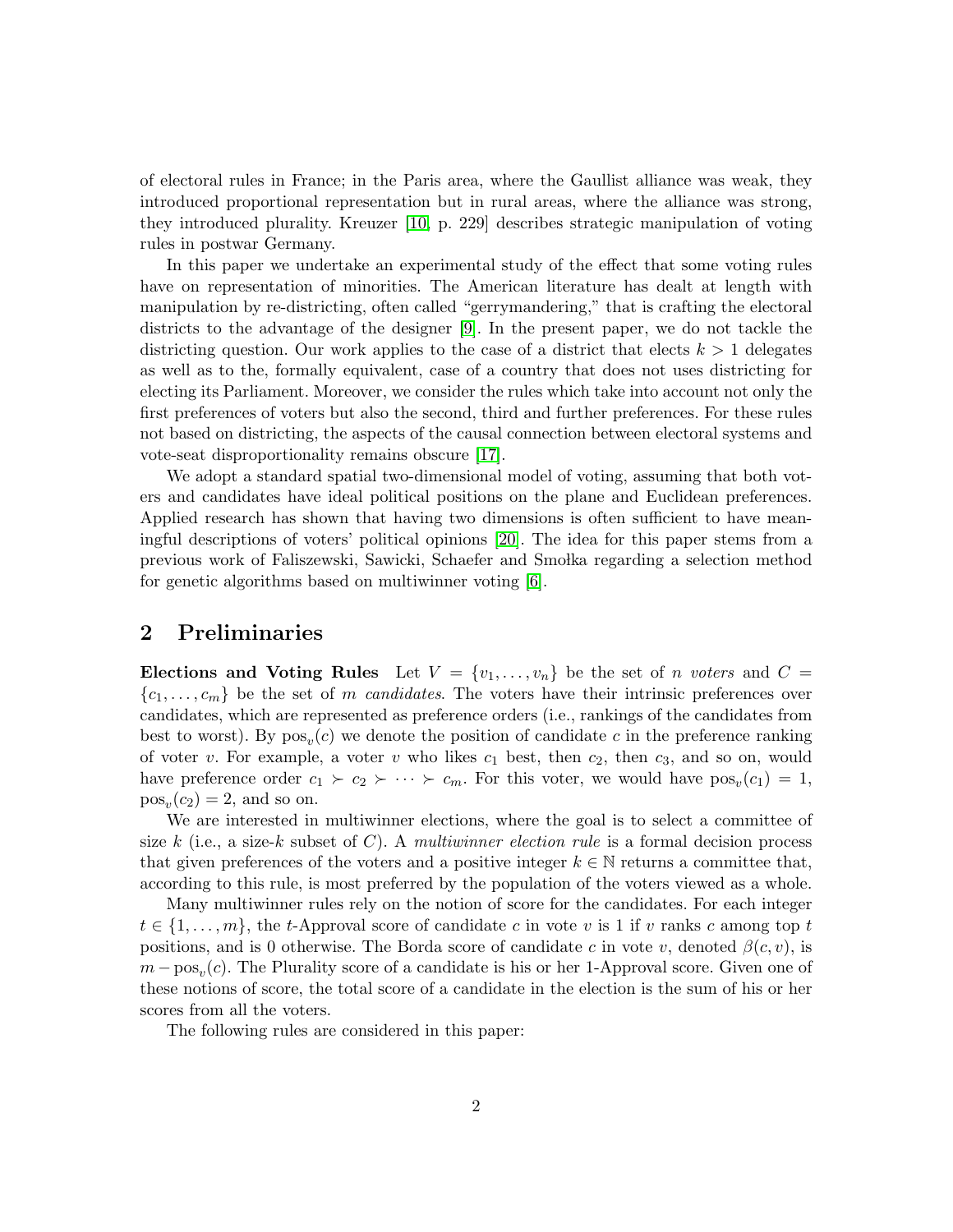- Single Nontransferable Vote (SNTV). SNTV selects a committee that consists of those k candidates with the highest Plurality scores.
- **Bloc.** Bloc selects a committee that consists of those k candidates with the highest  $k$ -Approval scores (one can think of Bloc as if each voter gave a point to each candidate from his or her ideal committee).
- **k-Borda.** k-Borda selects a committee that consists of those k candidates with the highest Borda scores. In the world of single-winner voting rules  $(k = 1)$ , Borda is usually seen as electing some kind of compromise candidate.
- **Chamberlin–Courant Rule.** For each voter v and each committee C a representative of v in C is the most preferred member of C, according to v. The Chamberlin– Courant rule [\[3\]](#page-12-6) selects a committee so that the sum of the Borda scores of the voter representatives is maximized (alternatively, one can think of minimizing the average position of a voter's representative). Formally, the Chamberlin–Courant rule selects a committee C that maximizes the value  $\sum_{v \in V} (\max_{c \in C} \beta(c, v))$ . Unfortunately, computing a winning committee under the Chamberlin–Courant rule is NP-hard [\[18,](#page-13-4) [11\]](#page-12-7). For the purpose of this paper, we were able to compute Chamberlin–Courant results using its formulation as an integer linear program (ILP) by running the CPLEX optimization package. Lu and Boutilier [\[11\]](#page-12-7) and Skowron et al. [\[21\]](#page-13-5) offer approximation algorithms that one could use for larger elections.
- Monroe Rule. Monroe [\[13\]](#page-12-8), similarly to Chamberlin and Courant, explored the concept of a representative of a voter. He, however, required that each committee member should represent roughly the same number of voters. A function  $\Phi: V \to A$  is a Monroe assignment for a committee C if for each candidate  $a \in C$  it holds that  $|n/k| \leq \Phi^{-1}(a) \leq [n/k]$ . Intuitively, Monroe assignments represent valid mappings between the voters and their representatives. Let  $\mathscr{A}(C)$  denote the set of all Monroe assignments for a committee  $C$ . According to the Monroe rule, the score of committee C is defined as  $score_M(C) = max_{\Phi \in \mathscr{A}(C)}(\sum_{v \in V} \beta(\Phi(v), v))$ . The committee C that maximizes  $score_M(C)$  is selected as the winner. Intuitively speaking, the idea behind the Monroe rule is to partition the electorate into roughly same-sized districts<sup>[1](#page-2-0)</sup> and assign to each district a distinct candidate with as high Borda score as possible. Just like the Chamberlin–Courant rule, Monroe rule is NP-hard to compute [\[18\]](#page-13-4), but this time for most of our experiments the ILP formulation turned out to be too complex for CPLEX to solve within reasonable amount of time. Thus, instead we used the Greedy-Monroe approximation algorithm of Skowron et al. [\[21,](#page-13-5) Algorithm A] which is guaranteed to select a committee C whose  $score_M(C)$  is close to being the maximum.
- Single Transferable Vote (STV). STV is a multi-round procedure that operates as follows. In each round, if there exists a candidate c who is preferred the most by at least

<span id="page-2-0"></span><sup>&</sup>lt;sup>1</sup>Note that these "virtual districts" are based on voters' preferences and not on geographical location.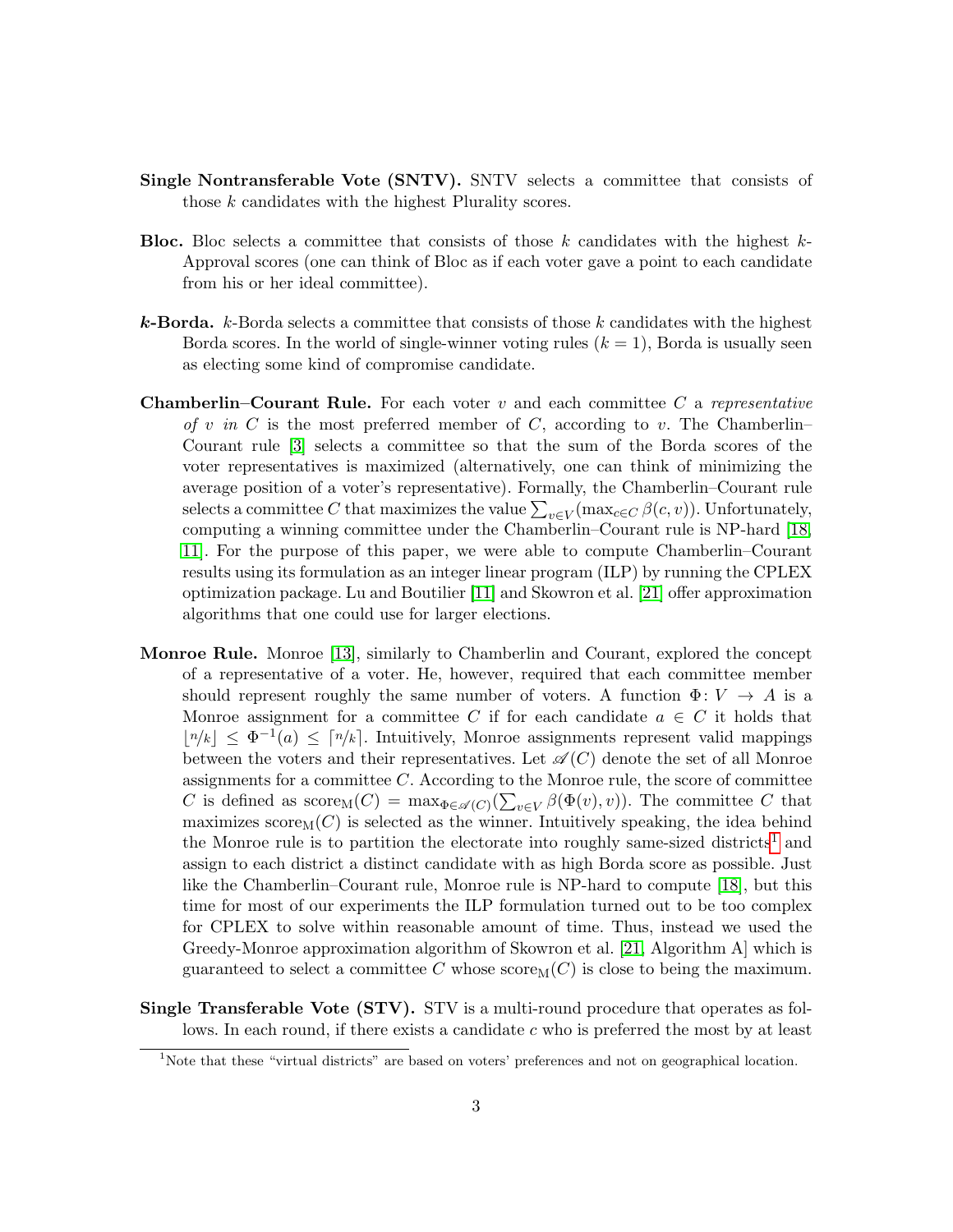$q = |n/k+1| + 1$  voters, then c is added to the winning committee. At the same time we remove from further consideration exactly  $q$  voters which rank  $c$  on top, and delete c from the preference rankings of all other voters. Otherwise, i.e., if each candidate is most preferred by less than  $q$  voters, then we select a candidate which is most preferred by the smallest number of voters and delete this candidate from preference rankings of all voters.[2](#page-3-0) We note that this description of STV is not complete and there is a lot of room for various tie-breaking decisions (for example, it is not obvious which voters exactly to delete when a candidate is added to the committee). We describe our approach to tie-breaking below. See Tideman and Richardson [\[22\]](#page-13-6) for an overview of the STV rule and its variants.

The next two rules do not exactly fit in our framework because they are based on districting.

- First Past The Post (FPP). Under FPP voters are divided into territorial districts (constituencies) of approximately equal sizes and each constituency elects their own representative by using the Plurality rule (i.e., the candidate with the highest Plurality score wins within the constituency).
- District-Based Borda. The same as FPP, but with the use of Borda scores instead of Plurality scores.

We shall consider these two last rules under the assumption of random districting. This means that we assume that any territorial district represents an unbiased collection of the political opinions, and we create "districts" artificially by choosing a random partition of the electorate. We thus obtain two voting rules that could be called "Random district FPP" and "Random district Borda." These rules deserve to be studied as benchmarks for comparison with the others.

Occasionally, our voting rules run into situations where they have to break ties (this is particularly imminent in the definition of STV, but all rules face this issue). To simplify our experiments, we break all ties, whenever they occur, uniformly at random.

Spatial Models of Elections Euclidean preferences [\[4\]](#page-12-9) stipulate that both candidates and voters can be represented as points in an Euclidean space, and that voters rank candidates according to the increasing order of Euclidean distances from themselves. The idea is that points correspond to political programs. Candidates are represented by their actual programs, whereas voters are represented by the ideal programs they believe in [\[16,](#page-13-7) [12,](#page-12-10) [5\]](#page-12-11).

As the empirical analysis of elections shows [\[20\]](#page-13-3), the dimension of the political space seldom exceeds two. Usually, the left-right spectrum is the main one and the second dimension could be, for example, caused by the influences of religion. In our model we assume that voters have two-dimensional Euclidean preferences.

<span id="page-3-0"></span><sup>&</sup>lt;sup>2</sup>Occasionally, we run into trouble when computing STV winners. For example, for  $n = 600$  voters and committee size  $k = 52$  we should use quota value  $q = \lceil (600/53) + 1 \rceil = 12$ . In each round in which STV puts a candidate into a committee, it also deletes q voters. Yet,  $k \cdot q = 624$  so we do not have enough voters. Fortunately, in our experiments such situations were occurring only for committee sizes over 50. Thus we do not give results for STV for committees of sizes larger than 50.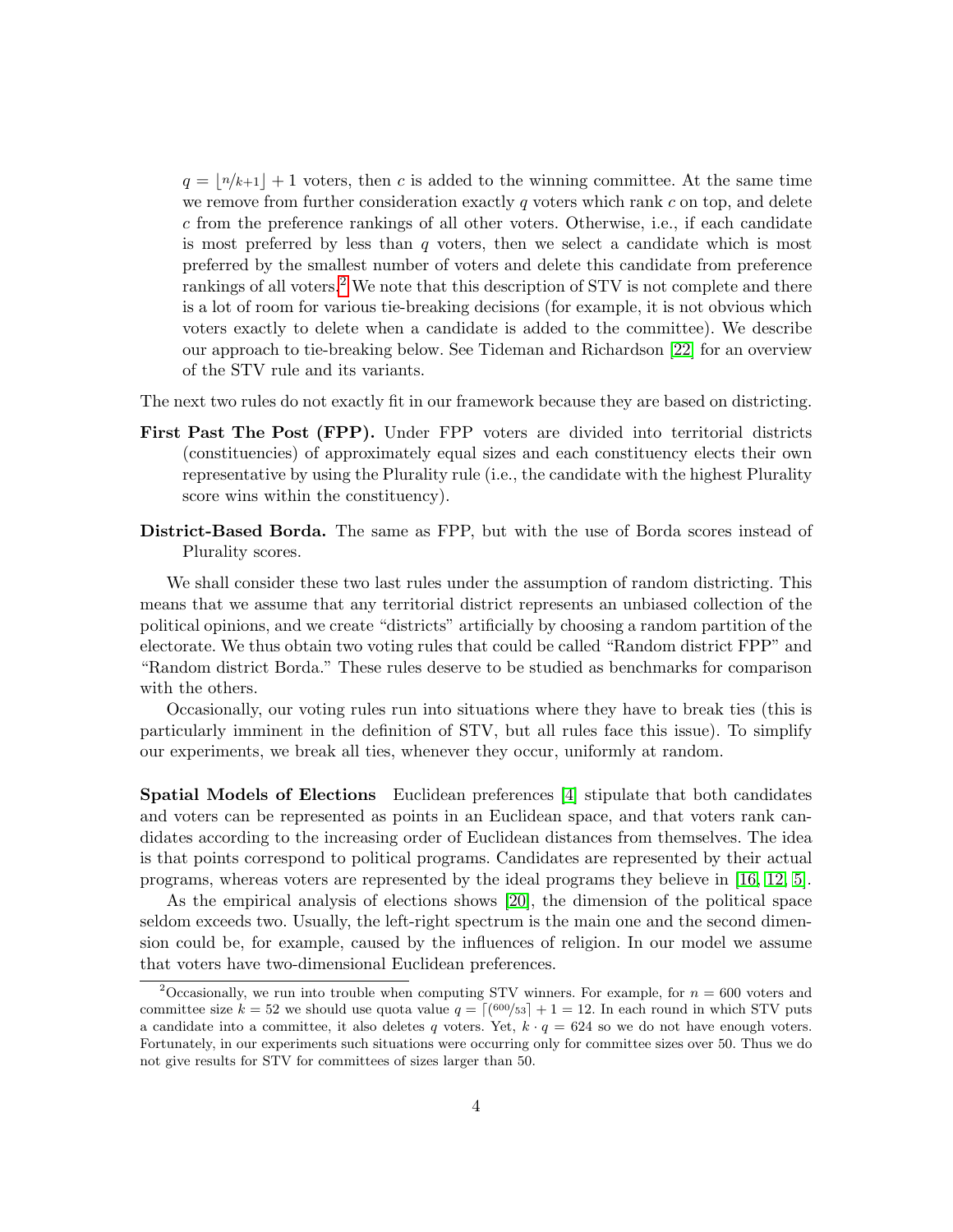# 3 Results

We present results of two experiments. The purpose of the first experiment is to get an initial understanding of the rules discussed. The purpose of the second one is to asses how these rules treat minorities.

#### 3.1 Initial Experiment: On Representativity

The voting rule in a representative democracy ideally accomplishes two tasks: selects a representative set of delegates (e.g., a parliament) and assigns voters to delegates. This means the two main purposes of a voting rule is to achieve a certain level of representativity and a certain level of accountability. These two requirements are not easy to combine. One standard solution to this is to use First-Past-the-Post (FPP), a system which operates with electoral (usually territorial) districts of approximately the same size and allows voters in each district to elect their representative using Plurality. This perfectly solves the problem of accountability but the representativity of such a system is known to be poor because it tends to be detrimental for minorities, especially for a minority that is spread in all districts. On the other hand, party-list proportional-representation systems [\[19\]](#page-13-8) can be quite good on representativity, provided that the threshold of representation is small, but very poor on accountability.

There seems to be a certain tension between accountability and representativity of multiwinner voting rules as well, and some rules seem to accommodate both desires better than others. While we do not yet have a good measure of voting rules' accountability, in this section we attempt to evaluate the representativity of their outcomes. Our idea is simply that a rule is more representative when it is more likely for each voter that some candidate with similar political views is elected.

**Misrepresentation** Formally, we take the following approach. Let  $d$  denote the Euclidean distance in our two-dimensional space of political programs. Given a voter  $v$  and a winning committee W, we define  $\Psi(v) = \min_{c \in W} d(v, c)$  to be the distance between v and the closest member of  $W$ . If we view distances as meaningful characteristics of preferences, it is natural to consider  $\Psi(v)$  as a measure of v's misrepresentation in the committee. For an election  $E = (C, V)$  and a committee W, we define  $D(E, W) = \frac{1}{|V|} \sum_{v \in V} \Psi(v)$  to be the average misrepresentation of the voters.

Note that our definition does not embody any notion of efficiency. As an example, imagine that a small group of voters is very homogeneous and has preferences very different from the rest of the electorate. If this group elects a single delegate, representation can be very good for this group, according to our definition. But, depending on how the decisions are taken in the Parliament, it may well be that this delegate has no real power.

Candidates Of course representativity chiefly depends on who are the candidates. To focus on the effect of the voting rule itself, we consider in this paper that the set of candidates, on its own, is a good representation of the electorate. This is easily done by drawing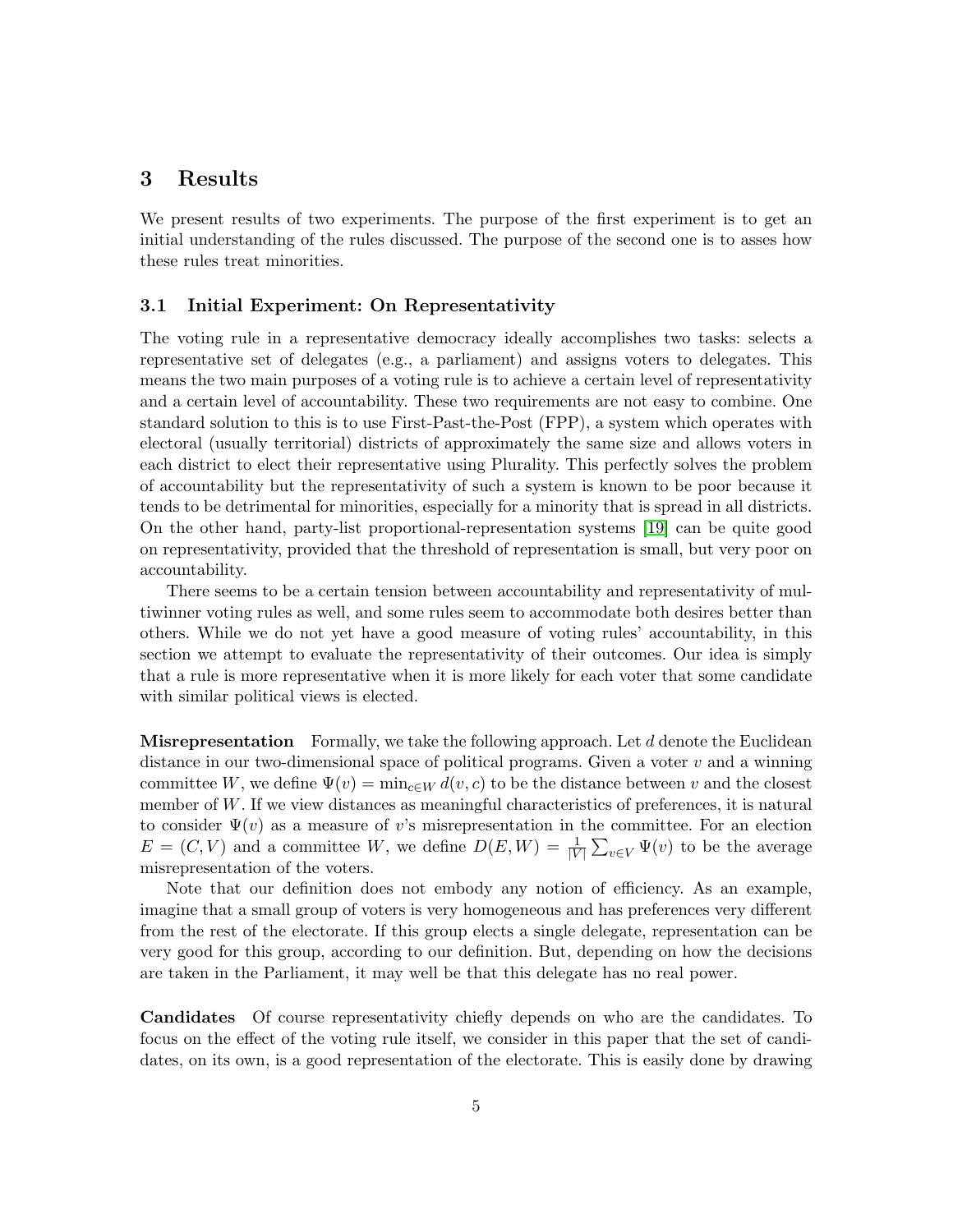candidates' political platforms from the same distribution as the voters ideal points. At least for large values of  $k$ , this achieves the goal.<sup>[3](#page-5-0)</sup>

Results We have measured the average misrepresentation for our rules in the following setting. We generated 60 elections with 300 candidates and 600 voters each, all distributed uniformly on a  $6 \times 6$  square. For each election we have computed the results of all our voting rules, for committees of sizes from 1 to 97 with a step of 3. For each case we have computed the average misrepresentation of the voters. We present our results on Figures [1](#page-6-0) and [2.](#page-6-0) Absolute values of the computed average misrepresentation is not very meaningful , and thus one should focus on relative comparison of the voting rules.

On Figure [1](#page-6-0) we show the results for Random-District-FPP, SNTV, STV, Greedy-Monroe, and Chamberlin–Courant. We can see that STV, Greedy-Monroe, and Chamberlin– Courant achieve next to indistinguishable results. SNTV achieves somewhat worse results (but for large committees it converges with the previous three), and FPP does not converge to the others even for very large committees.

On Figure [2](#page-6-0) we show the result for Bloc, k-Borda, Random-District-Borda, and FPP. k-Borda is the least proportional rule (indeed, inspection of the results has shown that k-Borda picks a cluster of candidates in the center of our square; it is designed to find candidates that are least offensive to all the voters). While adding random districts to Borda (i.e., considering Random-District-Borda) helps significantly, the results are still worse than for the rules from Figure [1.](#page-6-0) Bloc also does poorly with respect to proportionality (it finds concentration areas with many voters and chooses clusters of candidates there; for large committees it tends to return the same or similar committees as  $k$ -Borda).

There is a simple but important conclusions from this experiment. For the case of uniform distribution of candidates and voters, there seems to be a single natural notion of representation of the voters, and all our voting rules that were designed to find correct representation (in the context of preferences orders) appear to find it. It is quite remarkable since the definitions of our rules can be significantly different (it certainly is not obvious that STV and Chamberlin–Courant would be finding, in essence, the same kinds of results).

#### 3.2 A Polarized Society

The choice of an electoral system has a major impact on the survival of small political parties. The Liberal Democrats in the United Kingdom is an example of such a party. They have some left-wing and some right-wing policies so many researchers place them squarely in the middle of the UK political spectrum. However, the existence of a centrist party under FPP is extremely challenging<sup>[4](#page-5-1)</sup>. Even under the mixed-member proportional (MMP) electoral system of New Zealand, centrist parties often struggle, as exemplified by the virtual demise of Peter Dunne's United Future party in 2013.

<span id="page-5-0"></span><sup>3</sup>The assumption that the set of candidates is identical to the set of voters is often met in the Political Economy literature since [\[14,](#page-12-12) [2\]](#page-12-13) and labelled the "citizen-candidate" model.

<span id="page-5-1"></span><sup>4</sup> "Why being centrist hasn't helped the Lib Dems". New Statesman. 6 October 2014. Retrieved 26 April 2016.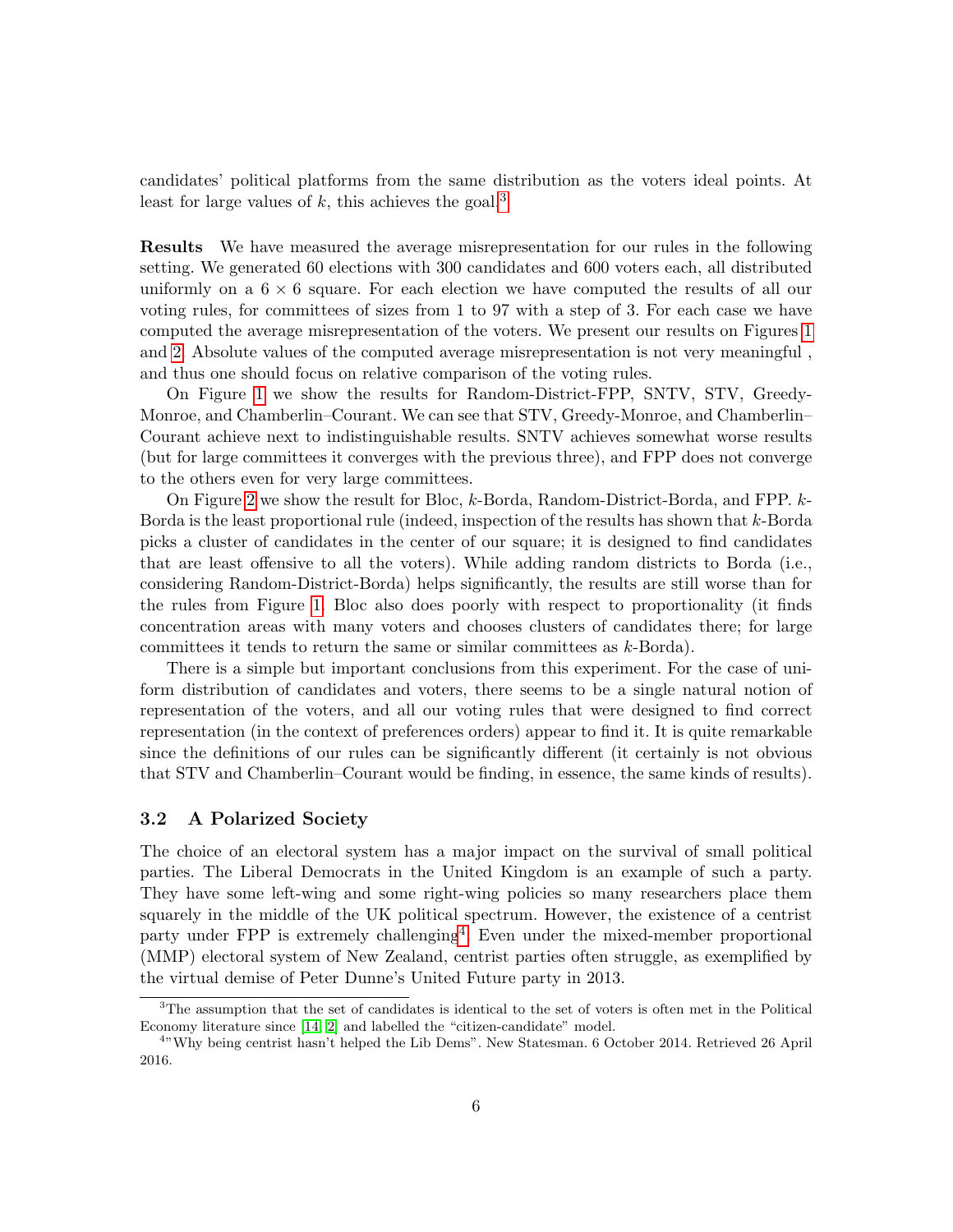<span id="page-6-0"></span>

Figure 1: Average misrepresentation of the voters for rules that aim at achieving proportional representation. The vertical bars indicate standard deviation.



Figure 2: Average misrepresentation of the voters for the other rules. The vertical bars indicate standard deviation.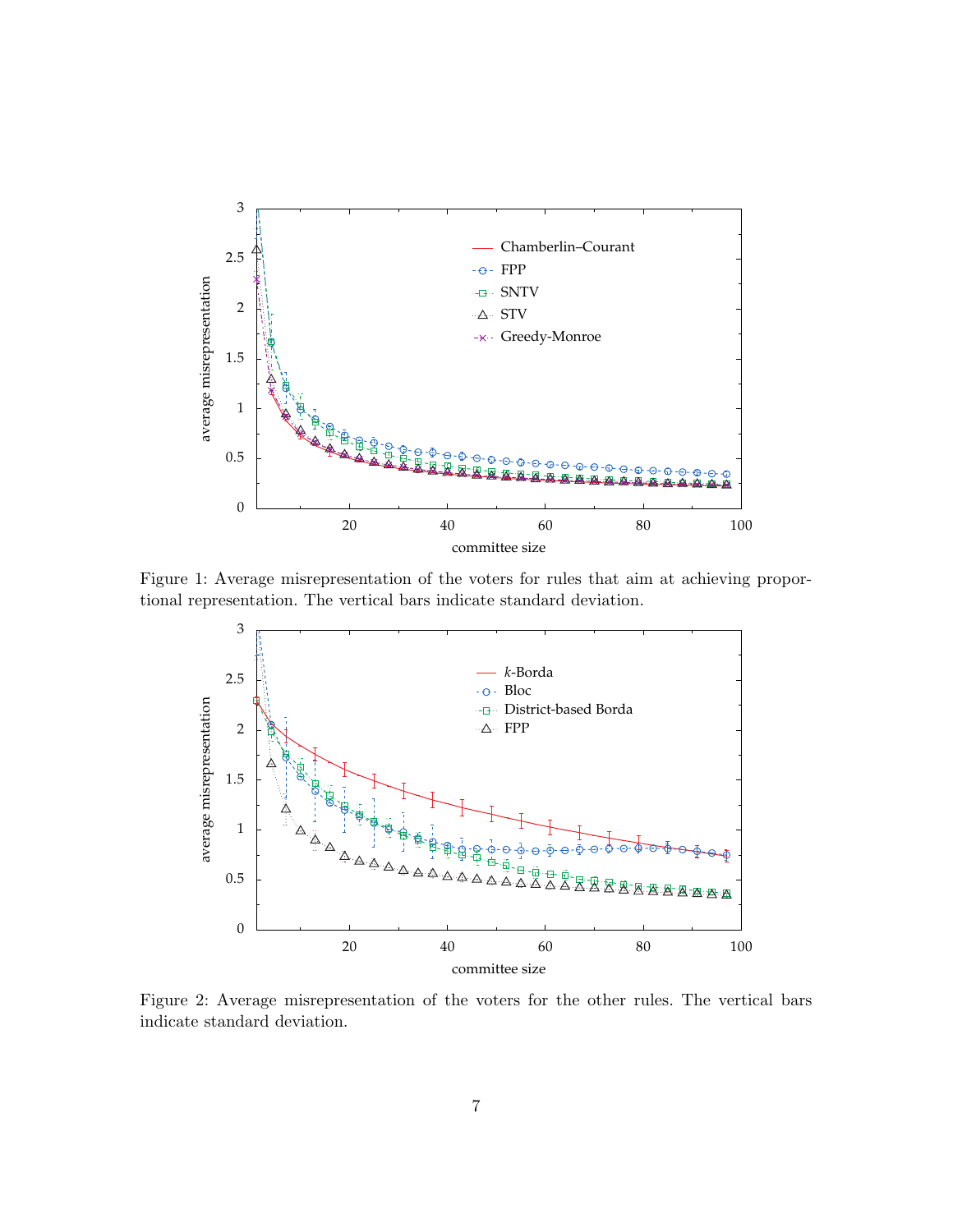Here we deal with multiwinner voting rules that do not rest on the existence of political parties. In order to explore the question of the "squeezing of the center" in this framework, we consider the following situation.

The population itself is polarized in the sense that most voters are extreme. Precisely, we suppose that the electorate is made of three sub-populations: two large groups and a small one, with the small group, the "centrist voters" in between the two large groups. The voters depicted by the black dots are taken from three Gaussian distributions. The mean values for these Gaussians are, respectively,  $(-2,0)$ ,  $(0,0)$ , and  $(2,0)$ ; standard deviation is 0.25 in each case. For the left and the right party, we generated 100 voters for each, while for the centrist party we generated 50 voters (i.e., altogether, there are 250 voters; the large parties have  $40\%$  of the electorate each, whereas the centrist party has  $20\%$  of the electorate).

As to the candidates, we now suppose that they are not taken from the same distribution as the voters, as in the previous experiment, but that they are spread uniformly over the whole political spectrum (there are 600 of them; depicted as gray points). This leaves open the possibility to elect "compromise" candidates that would lie in between two groups.

In Figure [3](#page-8-0) we present a sample election and results of choosing a committee of size 34 (committee members are depicted as large red dots). At first sight, we see that SNTV, STV, Chamberlin–Courant, and Greedy-Monroe do a good job in terms of representing the smaller centrist population. On the other hand, Random-District-FPP and Random-District Borda seem to provide very scattered, erratic results, with FPP underrepresenting the minority, and Random-District Borda overrepresenting it. Bloc ignores the minority completely, whereas k-Borda seems to focus on it completely.

Proportionality A key concept in the theory of representation is the concept of proportionality. This notion has a clear meaning when votes and candidates are labeled alike: When voters vote for parties, one can check whether the number of elected candidates from a party is proportional to the party's score. When delegates are elected by districts, one can check whether or not the number of seats allocated to each district is proportional to the population of the district.

In order to check if our four election rules that did best in terms of voter representation indeed represent the centrist group proportionally, we can think of the candidates as belonging themselves to the three groups. We simply consider that a candidate "belongs" to the group closest to her location.

We have generated 65 elections according to the above-described scheme; for each, we have computed committees of size 1 to 97 (with a step of 3), and computed how many candidates from each party were selected. We show the results in Figure [4](#page-9-0) (we also include Random-District-FPP for comparison). We see that, after all, there is some difference between the proportionality achieved by our four rules. While STV and Greedy-Monroe seem to select roughly 20% of the candidates from the centrist party (the desired number), SNTV and Chamberlin–Courant overshoot. Greedy-Monroe does even better than STV because it is far more stable (the standard deviation of the results for Greedy-Monroe is noticeably smaller than for STV). FPP undershoots significantly.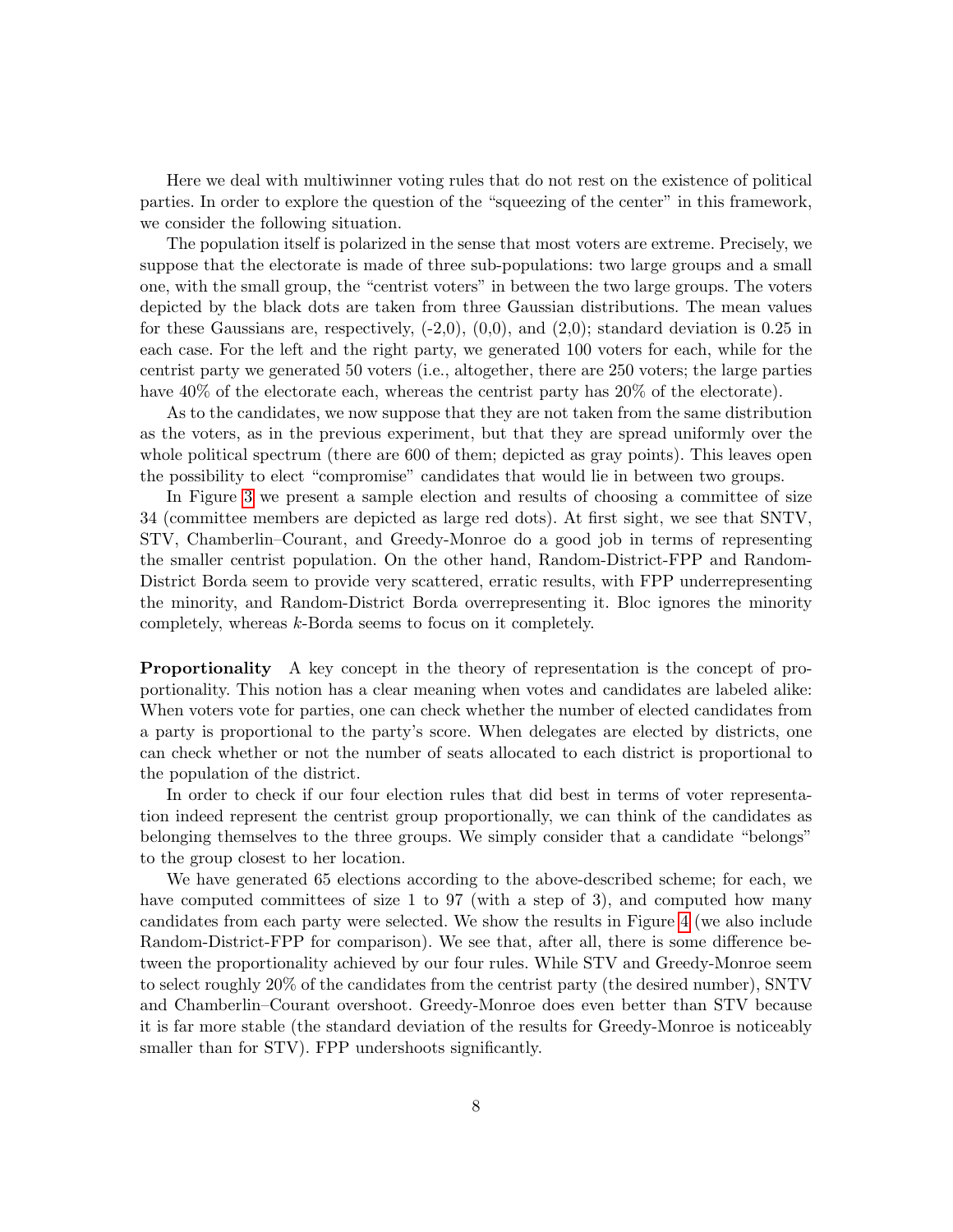<span id="page-8-0"></span>

Figure 3: Results for two big groups of voters and a smaller centrist one, for committee size  $k = 34$ , for the case where 600 candidates are distributed uniformly over the  $6 \times 3$  rectangle over the positions of the voters.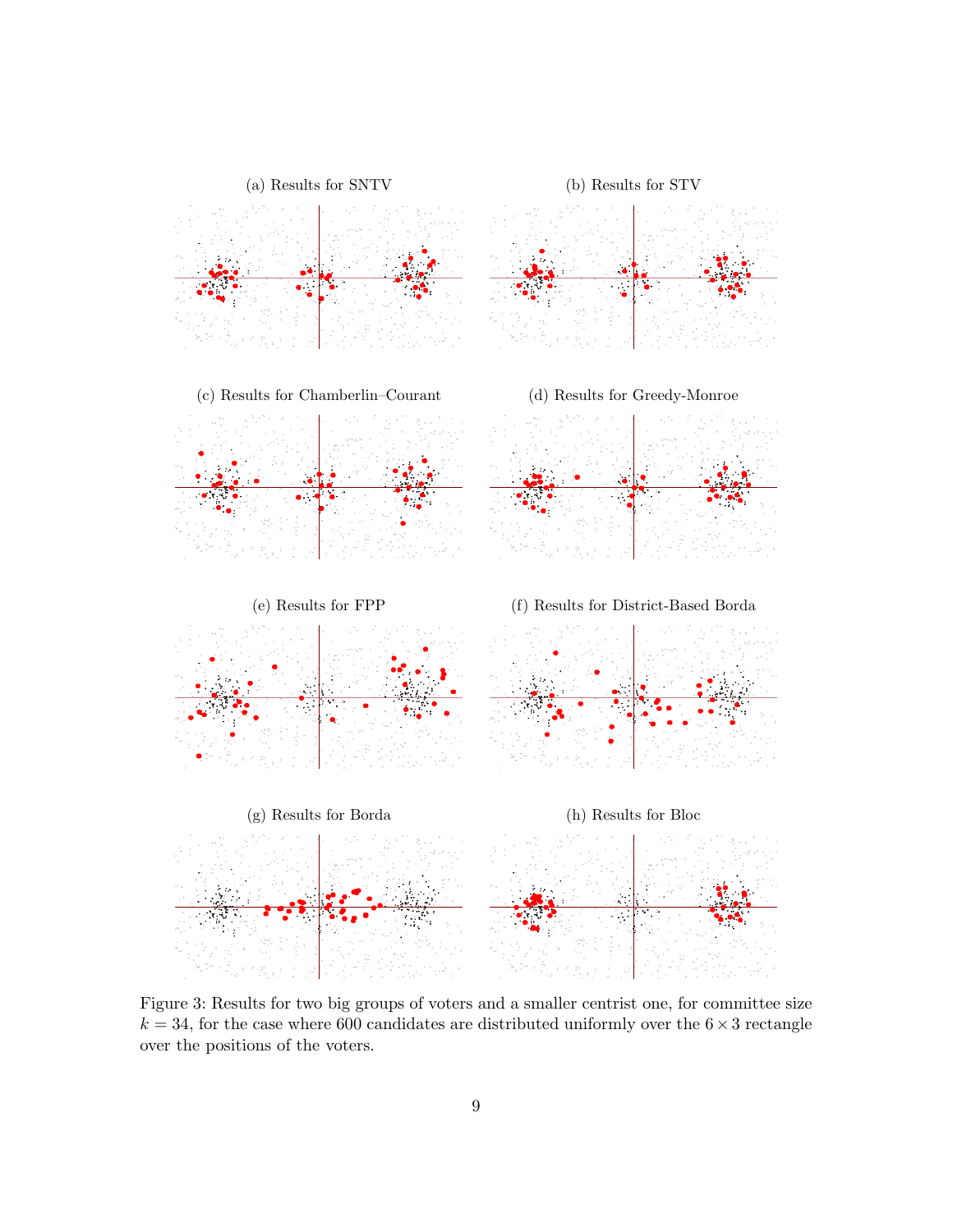<span id="page-9-0"></span>

Figure 4: Average number of candidates from the centrist party selected by SNTV, STV, Chamberlin–Courant, Greedy-Monroe, and FPP. Vertical bars indicate standard deviation.

To verify the robustness of our results with respect to the location of the candidates, we have repeated our experiment for the same distribution of voters (however, we have now used 500 voters instead of 250) and for 250 candidates distributed in the same way as the voters. That is, now we assumed that the structure of preferences that lead to the formation of the groups is also present among the candidates. This is the same "citizen-candidate" hypothesis that was made in the first experiment, and it gives a more direct way of modeling party affiliations of candidates. In Figure [5](#page-10-0) we present the results for a sample election, for committee size  $k = 34$ . Comparing to Figure [3,](#page-8-0) we can see that now all the rules seem to behave more proportionally. We believe that the reason for this fact is that, in some sense, the rules have far fewer candidates to choose from; there are no maverick candidates all over the political spectrum that would distract the voters. However, still it is visible that our four proportional representation rules seem to be doing best, that  $k$ -Borda overrepresents the center, and that Bloc underrepresents it. Interestingly, district-based rules seem to be doing fine.

In Figure [6](#page-11-0) we show the average number of candidates from the centrist party elected by the four rules (and Random-Districts-FPP; added for comparison; this is a result from generating 100 elections). As one might have expected from Figure [5,](#page-10-0) the scenario where candidates and voters are identically distributed is easy for the rules that aim at proportional representation by design. All these rules perform well. Interestingly, for larger committees FPP overshoots significantly.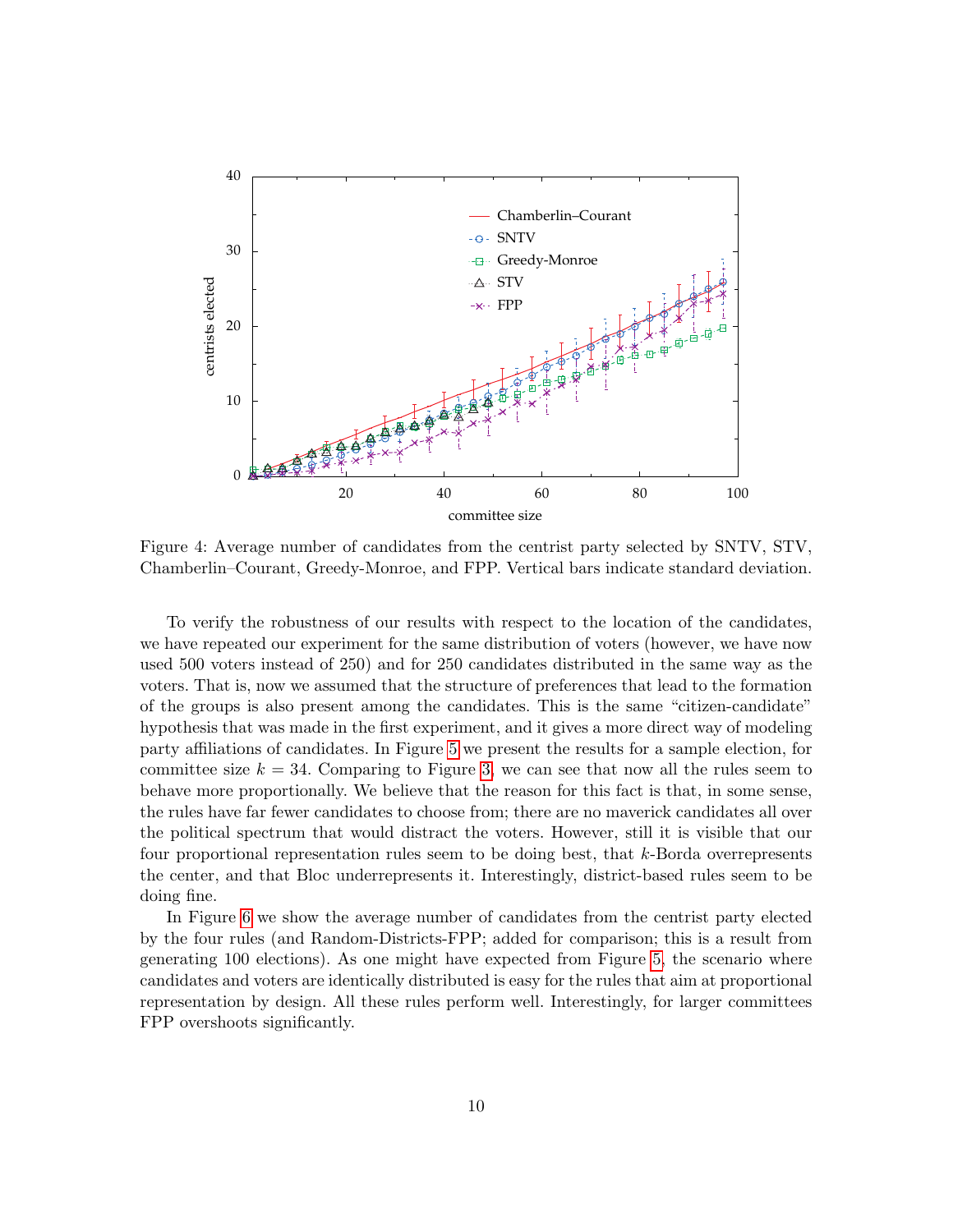<span id="page-10-0"></span>

Figure 5: Results for two big parties and a smaller centrist party, for committee size  $k = 34$ , for the case where candidates and voters follow the same distribution.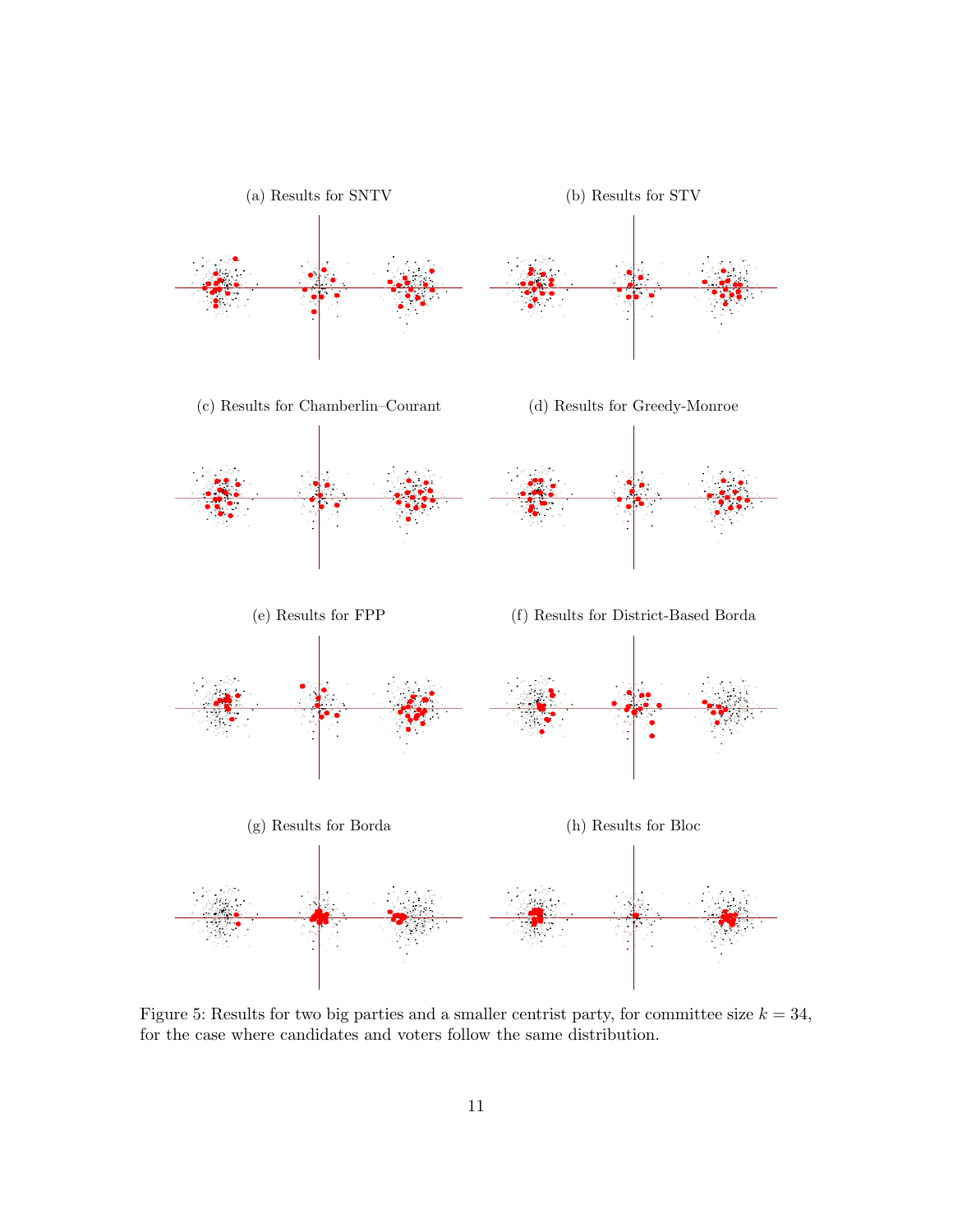<span id="page-11-0"></span>

Figure 6: Average number of candidates from the centrist party selected by SNTV, STV, Chamberlin–Courant, Greedy-Monroe, and FPP. Vertical bars indicated standard deviation.

## 4 Conclusion and further work

Firstly, we have confirmed that the choice of a voting rule has a profound effect on representation of minorities and any electoral system designer must take this into consideration. Secondly, we have initiated the study on evaluation of multiwinner voting rules with respect to their ability to provide faithfully represent the voters. To this end, we have considered two parameters: (1) the average misrepresentation, and (2) the proportion of voters elected from a smaller centrist party.

It turned out that among our rules, STV, SNTV, Chamberlin–Courant, and Greedy-Monroe, four rules that to large extent were designed to achieve proportional representation, indeed achieve it. Nonetheless, we have seen that additional mechanisms for ensuring proportionality built into Greedy-Monroe (and, to some degree, into STV) indeed give them advantage in more challenging settings. On the other hand, rules based on random-districting (in particular FPP) turn out to be not reliable. Naturally, rules that were designed with other principles in mind than proportional representation (k-Borda and Bloc, in our case) do not fare well compared to the others. Since we located the minority in the center of the political spectrum, we cannot say, at this point, if the same results would hold in other cases. We consider this work only a starting point and we are working on further experiments.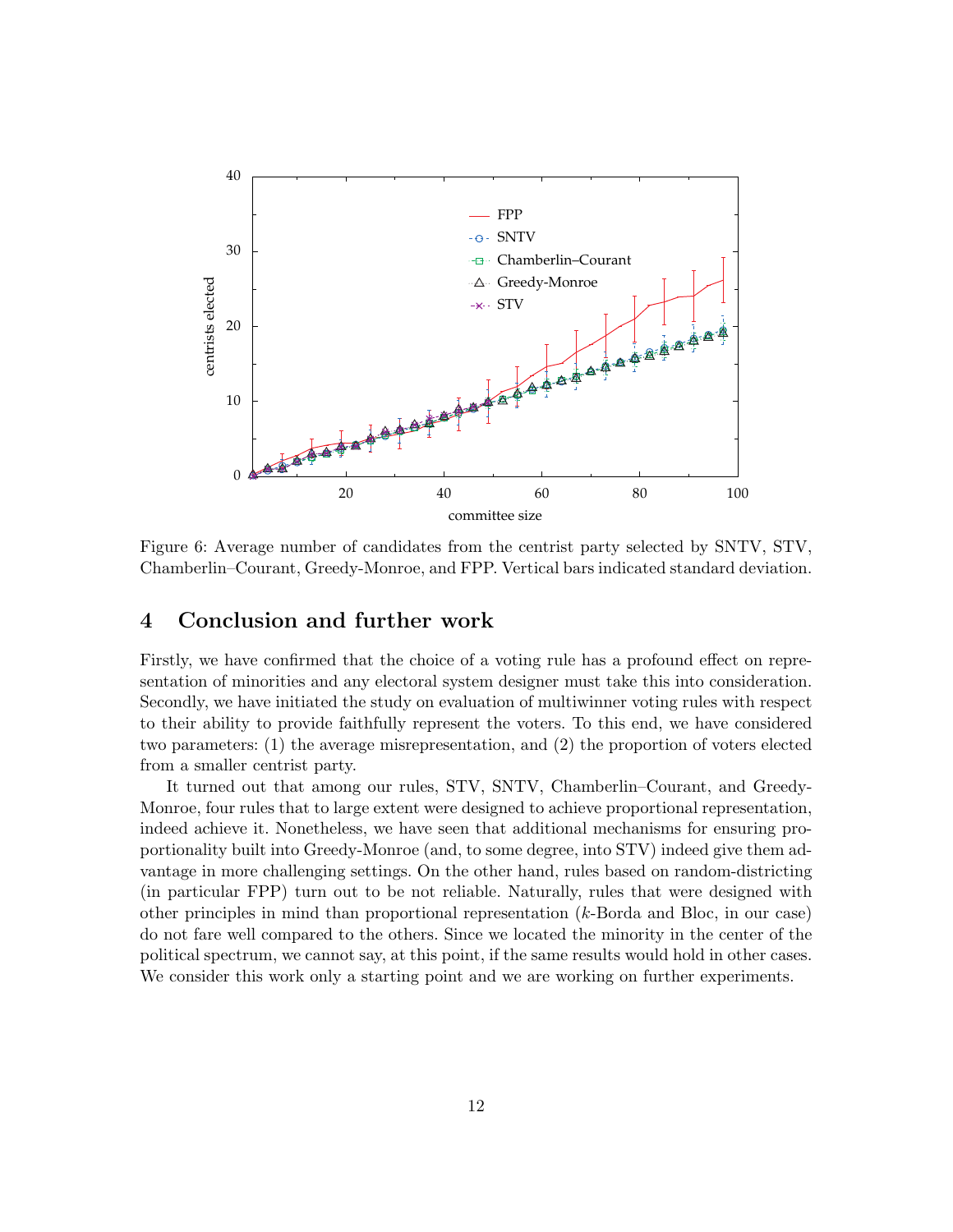## References

- <span id="page-12-2"></span>[1] G. Alexander. France: reform-mongering between majority runoff and proportionality. In The Handbook of Electoral System Choice, pages 209–221. Springer, 2004.
- <span id="page-12-13"></span>[2] T. Besley and S. Coate. An economic model of representative democracy. The Quarterly Journal of Economics, pages 85–114, 1997.
- <span id="page-12-6"></span>[3] B. Chamberlin and P. Courant. Representative deliberations and representative decisions: Proportional representation and the Borda rule. American Political Science Review, 77(3):718–733, 1983.
- <span id="page-12-9"></span>[4] O. A. Davis and M. J. Hinich. A mathematical model of preference formation in a democratic society. In J. Bernd, editor, Mathematical Applications in Political Science II, pages 175–208. Southern Methodist University Press, 1966.
- <span id="page-12-11"></span>[5] J. M. Enelow and M. J. Hinich. The spatial theory of voting: An introduction. CUP Archive, 1984.
- <span id="page-12-5"></span>[6] P. Faliszewski, J. Sawicki, R. Schaefer, and M. Smolka. Multiwinner voting in genetic algorithms for solving illposed global optimization problems. In Proceedings of the 19th International Conference on the Applications of Evolutionary Computation, pages 409– 424, 2016.
- <span id="page-12-0"></span>[7] B. Grofman and C. Davidson. Controversies in minority voting: The Voting Rights Act in perspective. Brookings Institution Press, 1992.
- <span id="page-12-1"></span>[8] B. Grofman, L. Handley, and R. G. Niemi. Minority representation and the quest for voting equality. Cambridge University Press, 1994.
- <span id="page-12-4"></span>[9] B. Grofman, A. Lijphart, R. McKay, and H. A. Scarrow. Representation and redistricting issues. Lexington Books Lexington, MA, 1982.
- <span id="page-12-3"></span>[10] M. Kreuzer. Germany: Partisan engineering of personalized proportional representation. In The Handbook of Electoral System Choice, pages 222–236. Springer, 2004.
- <span id="page-12-7"></span>[11] T. Lu and C. Boutilier. Budgeted social choice: From consensus to personalized decision making. In *Proceedings of IJCAI-11*, pages 280–286, 2011.
- <span id="page-12-10"></span>[12] R. D. McKelvey, P. C. Ordeshook, et al. A decade of experimental research on spatial models of elections and committees. Advances in the spatial theory of voting, pages 99–144, 1990.
- <span id="page-12-8"></span>[13] B. Monroe. Fully proportional representation. American Political Science Review, 89(4):925–940, 1995.
- <span id="page-12-12"></span>[14] M. J. Osborne and A. Slivinski. A model of political competition with citizencandidates. The Quarterly Journal of Economics, pages 65–96, 1996.